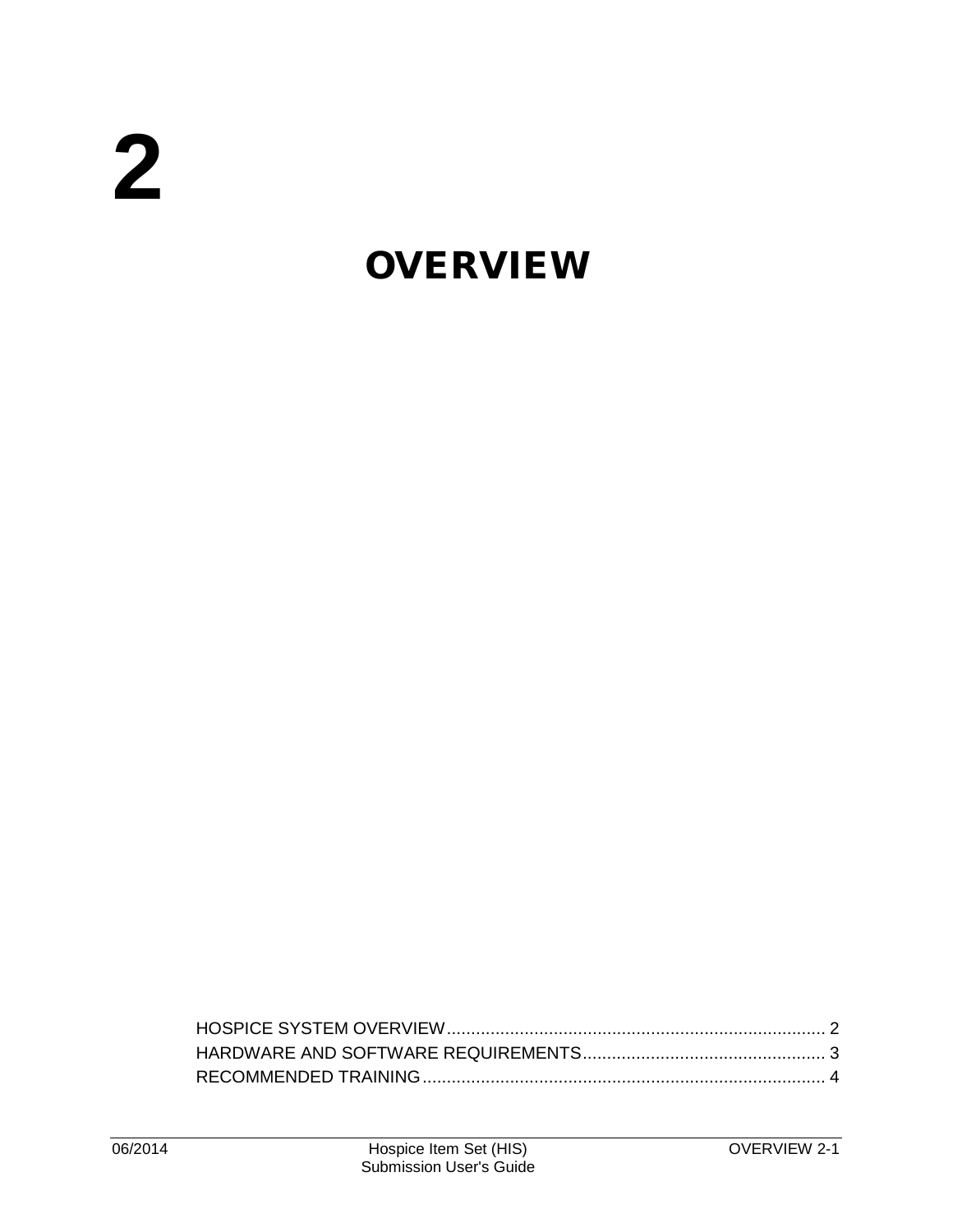## <span id="page-1-0"></span>**HOSPICE SYSTEM OVERVIEW**

The Hospice Item Set (HIS) submission system is one part of the QIES Assessment Submission and Processing (ASAP) system. The Hospice system provides computerized storage, access, and analysis of the submitted data for patients of hospices across the United States, Puerto Rico, Virgin Islands, and Guam.

The Hospice system creates a standard, nationwide system for hospices to submit patient data to a national repository*.* The Hospice system provides for the following functions:

- Receipt and storage of HIS records from hospices at the National Submissions Database
- Authentication and validation of HIS records received from hospices
- In conjunction with the CASPER Reporting application, the Hospice system generates feedback to providers acknowledging receipt of submitted data and the status of record validation. Providers may select from numerous reports that are available in the CASPER Reporting application to access information about their submissions and the patients for which data were submitted.

Figure 2-1 provides an overview of the Hospice system architecture that illustrates the communication components and database repository.





Figure 2-1 also serves to illustrate the flow of HIS data submissions. At each hospice, a Windows PC is used to access the Hospice system on a secure, private intranet (CMSNet) and electronically send a compressed (zipped) file containing one or more HIS records to the National Submissions Database.

**NOTE**: The successful receipt of a submission file does not necessarily mean that all of the *individual records* in that file validated successfully.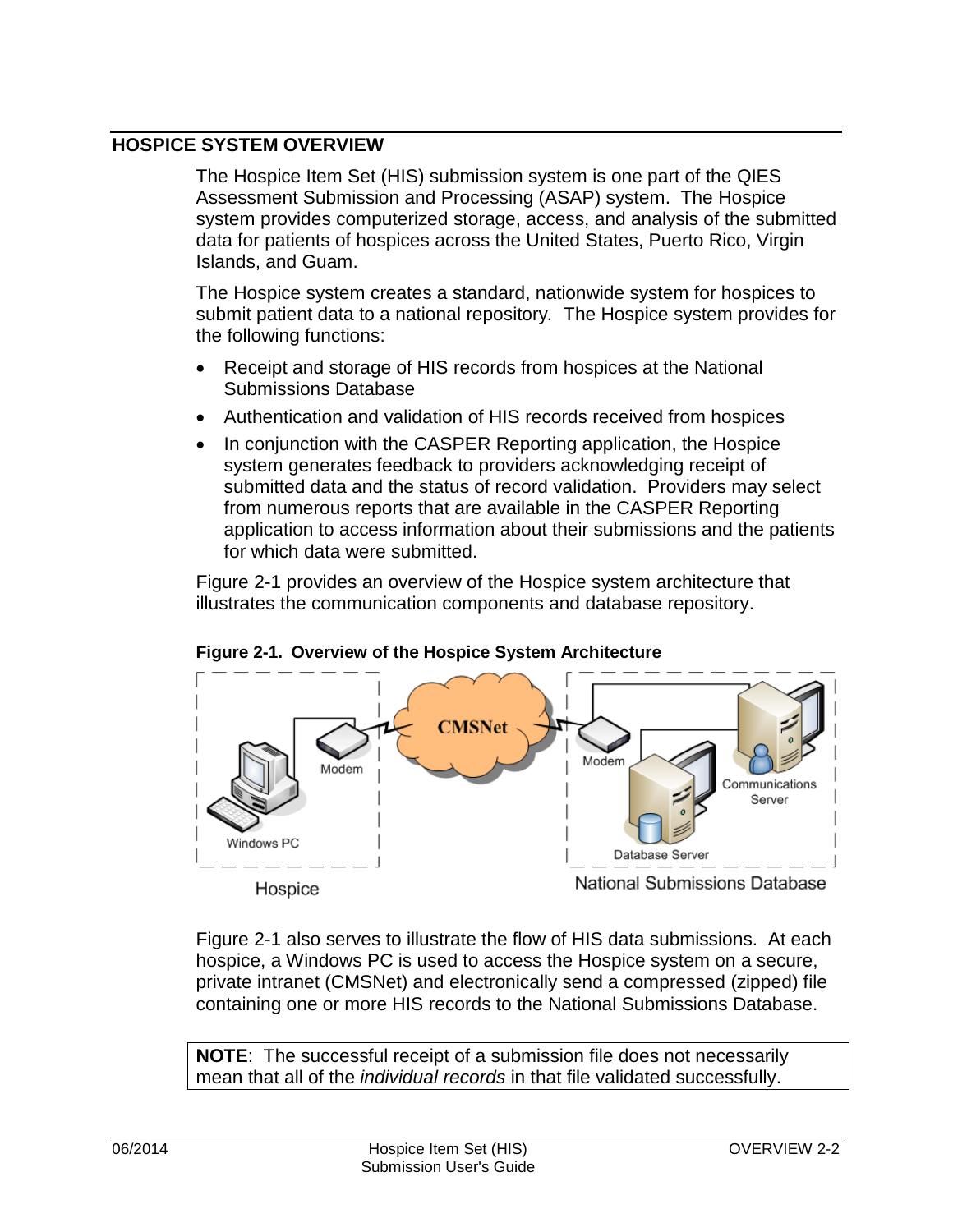The submission file is unzipped and the record(s) it contains are validated to ensure compliance with data specifications. Accepted records are stored in the database.

A Final Validation Report is generated detailing the status of the submission file and the records it contained. The *Reports* section of this user's guide describes the Final Validation Report.

## <span id="page-2-0"></span>**HARDWARE AND SOFTWARE REQUIREMENTS**

Table 2-1 lists the minimum hardware and software configurations required to transmit HIS records to the National Submissions Database. The required hardware and software, or information on how to order it, is readily available from most computer stores.

| <b>Feature</b>               | <b>Minimum Requirement</b>          |
|------------------------------|-------------------------------------|
| Processor:                   | Pentium Class (1.2-1.4 GHz)         |
| Memory (RAM):                | 1 GB                                |
| <b>Operating System:</b>     | Windows $XP - 32$ bit               |
|                              | Windows Vista - 32 bit              |
|                              | <b>All Current Security Patches</b> |
| <b>Available Disk Space:</b> | 4 GB                                |
| Browser:                     | Internet Explorer v 8.0             |
|                              | Internet Explorer v 9.0             |

**Table 2 - 1: Hardware and Software Minimum Requirements**

Should you encounter difficulty in verifying your existing system hardware and software configuration, contact your facility computer support personnel, the specific hardware and software vendors, or the vendor who provided you with HIS data encoding software, as appropriate.